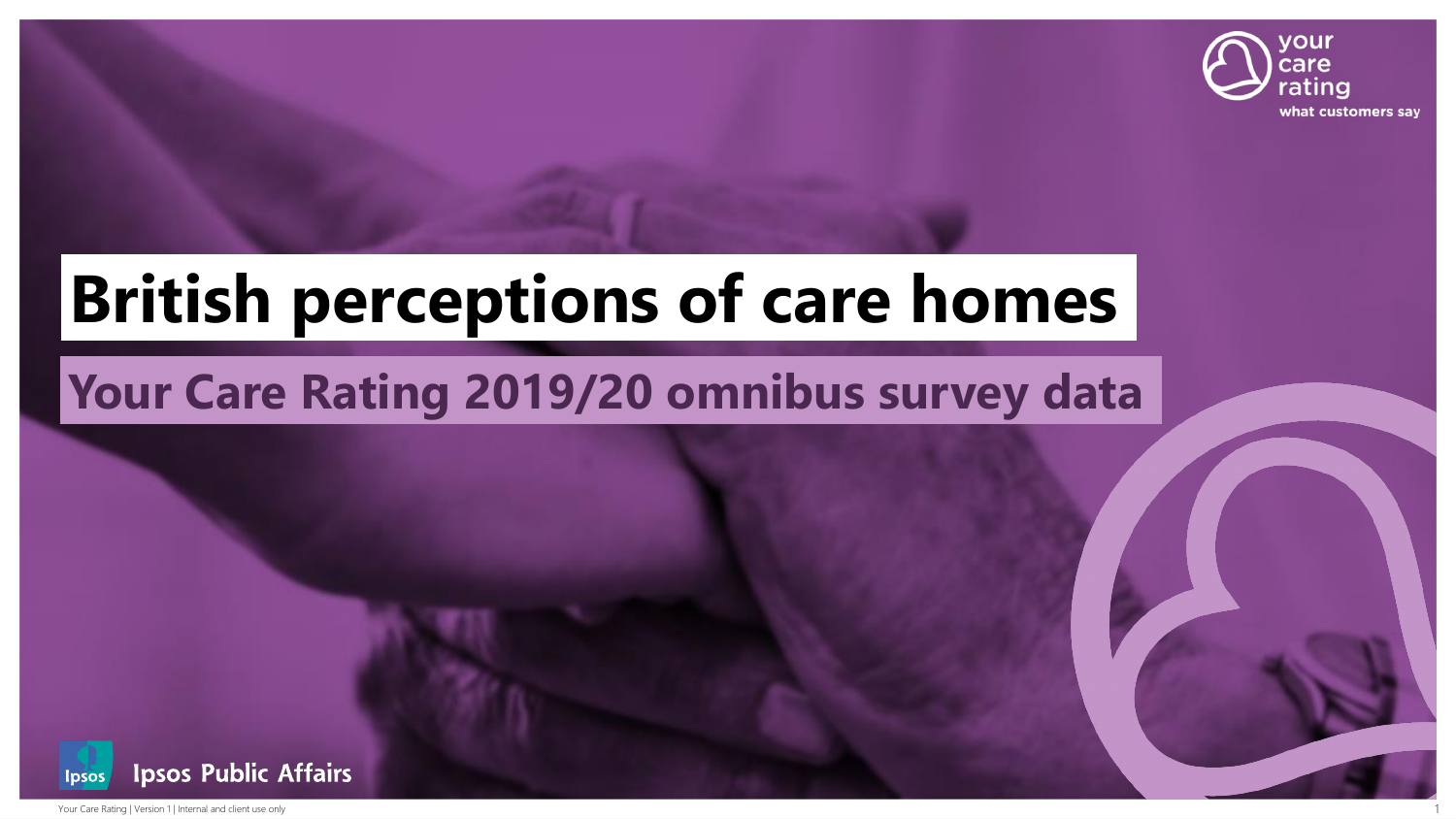# **Public perception versus residents' views**

Findings from a poll of the general public shows that the experiences of residents in the care homes taking part in YCR are more positive than perceptions about care homes among the general public.



#### **% Total agree % Total disagree**

Data in the 'YCR average' purple bubbles reflects the responses across 14 care home providers who participated in the most recent wave of the Your Care Rating Residents' postal survey, with a total of 7,633 residents takin late October 2019. Data in the bar chart reflects responses that members of the public aged 16-75 gave to an online survey based on similar questions to those asked in the Your Care Rating Residents' survey. Fieldwork was February 2020. These results should be used indicatively, rather than direct comparisons, due to differences in methodology and questionnaire design. In this chart, 'Strongly agree' and 'Tend to agree' response options hav counterparts. 'Neither' responses have been hidden, and 'Don't know' responses have been removed from the base in order to maximise comparability with the Your Care Rating Residents' survey. Source: Ipsos MORI Omnibus (onl (postal and online), early September - late October 2019. Base: Adults aged 16-75 in United Kingdom (n=1,129), base after removing don't know varied from 847 to 980; All adults who took part in YCR Residents' survey, minus (n=7,598). \* The YCR Residents' survey combined the statements about 'kindness', 'dignity and respect' into one statement: 'Staff treat me with kindness, dignity and respect'.

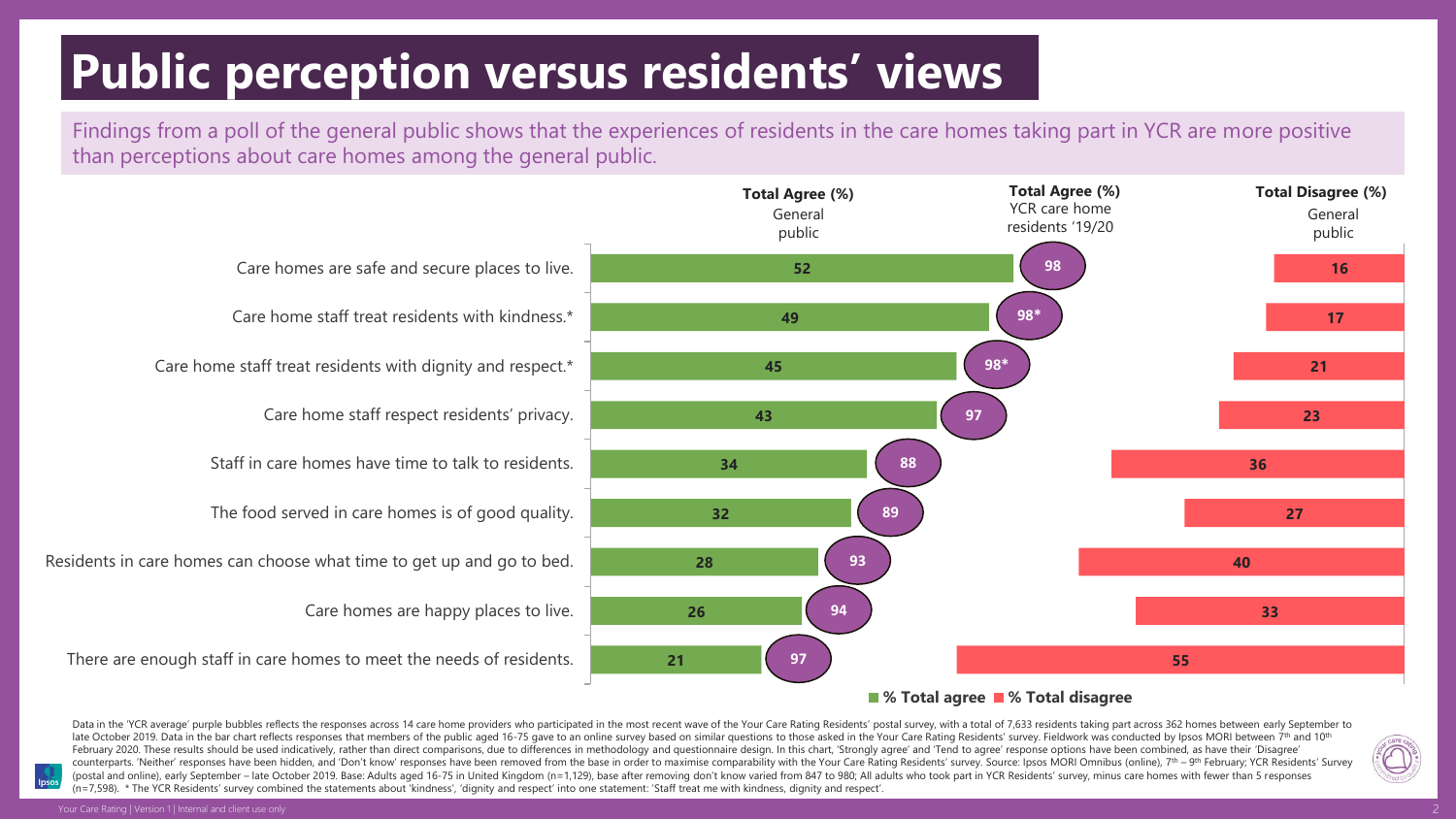# **Public perception versus residents' views (full breakdown)**

Findings from a poll of the general public shows that the experiences of residents in the care homes taking part in YCR are more positive than perceptions about care homes among the general public but that around a third of the public neither agree or disagree on most statements.

|                                                           |                                                                       |                              |    |    | General<br>public |                                               |    |    |    |                |
|-----------------------------------------------------------|-----------------------------------------------------------------------|------------------------------|----|----|-------------------|-----------------------------------------------|----|----|----|----------------|
| Care homes are safe and secure places to live.            |                                                                       | 9                            |    |    |                   | 32                                            |    | 11 |    |                |
|                                                           | Care home staff treat residents with kindness.*<br>10<br>40           |                              |    |    | 34                |                                               |    | 13 |    |                |
|                                                           | Care home staff treat residents with dignity and respect.*            |                              | 37 |    |                   | 34                                            |    |    | 16 | 5 <sub>1</sub> |
|                                                           | Care home staff respect residents' privacy.                           | $\overline{7}$               | 35 |    |                   | 35                                            |    |    | 18 |                |
|                                                           | Staff in care homes have time to talk to residents.<br>$\overline{7}$ |                              | 27 |    |                   | 30                                            |    | 28 |    | 9              |
|                                                           | The food served in care homes is of good quality.                     | 6                            | 26 |    |                   | 41                                            |    | 20 |    | $\mathbf{7}$   |
| ire homes can choose what time to get up and go to bed.   |                                                                       | $\overline{7}$               | 21 |    | 32                |                                               |    | 32 |    | $\overline{9}$ |
| Care homes are happy places to live.                      |                                                                       | 5.                           | 21 |    | 41                |                                               |    | 24 |    | 9 <sup>°</sup> |
| nough staff in care homes to meet the needs of residents. |                                                                       | $6^{\circ}$                  | 15 | 24 |                   |                                               | 38 |    | 17 |                |
| % Strongly agree                                          | ■ % Tend to agree                                                     | % Neither agree nor disagree |    |    |                   | ■ % Tend to disagree<br>■ % Strongly disagree |    |    |    |                |

**Total Agree (%)**

Residents in care homes can che

There are enough staff in car



Data in the chart reflects responses that members of the public aged 16-75 gave to an online survey based on similar questions to those asked in the Your Care Rating Residents' survey. Fieldwork was conducted by Ipsos MORI figures do not sum to 100% this is due to computer rounding. 'Don't know' responses have been removed from the base in order to maximise comparability with the Your Care Rating Residents' survey. Source: Ipsos MORI Omnibus Survey (postal and online), early September – late October 2019. Base: Adults aged 16-75 in United Kingdom (n=1,129), base after removing don't know varied from 847 to 980.

\* The YCR Residents' survey combined the statements about 'kindness', 'dignity and respect' into one statement: 'Staff treat me with kindness, dignity and respect'.